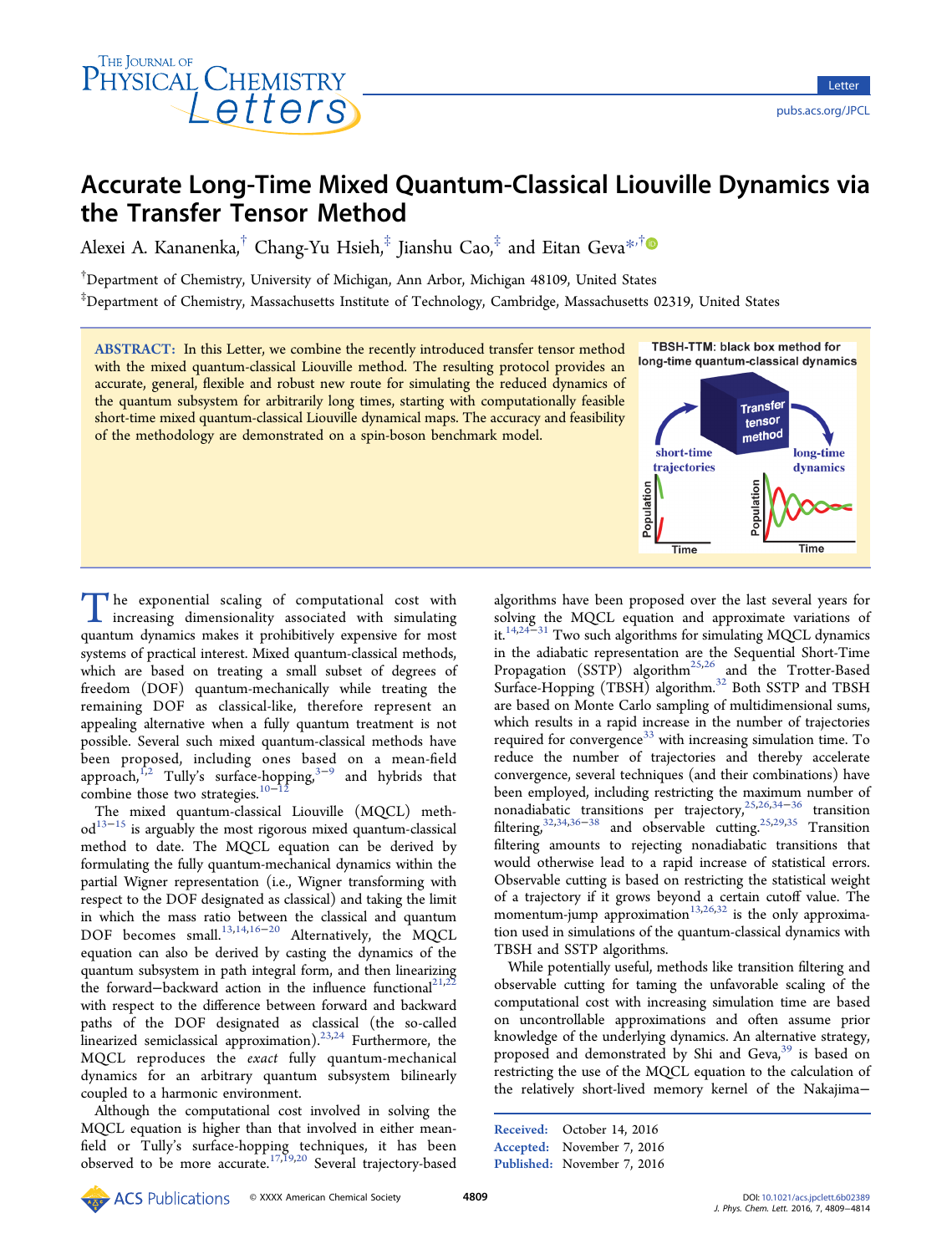### <span id="page-1-0"></span>The Journal of Physical Chemistry Letters **Letters Letters Letters Letters Letters**

Zwanzig Generalized Quantum Master equation (GQME).  $^{40,41}$ The required theoretical framework for calculating the me[mory](#page-5-0) kernel from projection-free short-lived so-called systemdependent bath correlation functions, was developed by Geva and co-workers and is described in detail in refs 39 and 42. The memory kernel contains all the information req[uire](#page-5-0)d to [acc](#page-5-0)ount for the impact of the classical DOF on the quantum DOF. Importantly, the memory kernel is often observed to be shortlived with a lifetime which is significantly shorter than the relaxation time of the quantum subsystem. This implies that the memory kernel can be calculated from MQCL trajectories which are shorter than the trajectories that would be required for a direct MQCL dynamics simulation of the quantum subsystem relaxation dynamics. Once the memory kernel has been established, the GQME can be solved numerically exact for the reduced dynamics of the quantum subsystem with an arbitrarily long simulation time. More recently, Kelly and Markland have confirmed the ability of this strategy to accurately describe the long-time electronic population relaxation dynamics in the context of the spin-boson model, by calculating the memory kernel from short-time TBSH-based trajectories.

In this L[ett](#page-5-0)er we consider the possibility of using the transfer tensor method (TTM), recently proposed by Cerrillo and Cao, $43$  to extend the time range of MQCL-based simulation of the quantum subsystem reduced dynamics to arbitrarily long times, using short-time MQCL dynamical maps as input. While TTM is formally related to the above-mentioned GQME-based approach, $43$  it has the advantage of being significantly easier to impleme[nt](#page-5-0) in practice. This is achieved by encoding the shorttime information in terms of transfer tensors, rather than in terms of the memory kernel. As shown by Cerrillo and Cao, although the memory kernel can be obtained from the transfer tensors, this is not necessary since one can simulate the reduced quantum subsystem dynamics directly from the transfer tensors. Furthermore, obtaining the transfer tensors from short-time MQCL dynamical maps via the iterative procedure proposed by Cerrillo and Cao is straightforward, while obtaining the memory kernel via the Geva−Shi method requires calculating specialized system-dependent bath correlation functions as input and solving integral Volterra equations.39,42 Finally, within TTM, solving for the reduced dynamics [of](#page-5-0) [t](#page-5-0)he quantum subsystem, is accomplished via a straightforward matrix multiplication procedure, instead of by solving a set of coupled non-Markovian equations of motion. TTM has already been successfully applied to reduce the computational cost of propagating density operators with the orthogonal-polynomials-based algorithm (TEDOPA).<sup>44</sup> It should also be noted that TTM is wider in scope, [be](#page-5-0)ing straightforwardly applicable to Hamiltonian classical dynamics, Brownian dynamics, and experimentally obtained time series such as single molecule spectral trajectories.

We start out by outlining the TTM protocol when applied in the context of the reduced dynamics of an open quantum system (for more details, see ref 43). The basic input for TTM consists of a set of dynamical m[aps](#page-5-0)  $\mathcal{E}_k \equiv \mathcal{E}(t_k)$  ( $t_k = k\Delta t$ ,  $k =$ 0,1,2,..., $k_{\text{max}}$ , and  $\Delta t$  is the time step), defined by

$$
\hat{\rho}(t_k) = \mathcal{E}_k \hat{\rho}(0) \tag{1}
$$

Here,  $\hat{\rho}(0)$  and  $\hat{\rho}(t_k)$  are the reduced density operators that describe the state of the quantum subsystem at times 0 and  $t_k$ , respectively, and  $k_{\text{max}}\Delta t$  is the memory or correlation time (defined below). In practice,  $k_{\text{max}}$  is determined by increasing its

value until the quantity of interest (e.g., the time dependence of the excited state population as the system relaxes to equilibrium) becomes invariant to further increase, up to a predetermined tolerance.

It should be noted that for a quantum subsystem whose Hilbert space is of dimension N (e.g.,  $N = 2$  for a two-state system),  $\hat{\rho}(t_k)$  can be represented by an  $N \times N$  matrix, or, equivalently, by an  $N^2$ -dimensional vector in the corresponding Liouville space.<sup>45</sup> Thus,  $\mathcal{E}_k$  is a superoperator, which can be represented by [an](#page-5-0)  $N^2 \times N^2$  matrix in Liouville space. TTM therefore requires dynamical maps for all possible  $N^4$ combinations of  $N^2$  initial and  $N^2$  final Liouville space basis states,  $\{|l\rangle\langle j|, l, j = 1, 2, ..., N\}.$ 

Assuming time translational invariance, which is consistent with the typical case of relaxation to equilibrium governed by a time-independent overall Hamiltonian, the transfer tensors,  ${T_k|k = 1,2,...,k_{max}}$  can then be obtained iteratively from the dynamical maps, via the following identity: $43$ 

$$
T_n = \mathcal{E}_n - \sum_{m=1}^{n-1} T_{n-m} \mathcal{E}_m
$$
 (2)

It should be noted that similarly to the dynamical maps, the transfer tensors are also represented by  $N^2 \times N^2$  matrices in terms of a basis of one's choice for the quantum system Hilbert space.

Propagation of the quantum subsystem density operator can then be obtained b[y](#page-5-0) $43$ 

$$
\hat{\rho}(t_{n\geq k_{\max}}) = \sum_{k=1}^{k_{\max}} T_k \hat{\rho}(t_{n-k})
$$
\n(3)

Here,  $k_{\text{max}}\Delta t$  is the memory or correlation time, such that  $T_k =$ 0 for  $k > k_{\text{max}}$ . In practical calculations, an accuracy threshold should be defined and compared to some measure of the magnitude of the transfer tensors at every time step. The time when that measure falls below the threshold corresponds to  $k_{\text{max}}\Delta t$ . To obtain  $\hat{\rho}(t_{n \le k_{\text{max}}})$ , the upper limit of the sum in eq 3 needs to be replaced by n.

Importantly, within TTM, knowledge of the dynamical maps within the finite time interval  $[0, k_{\text{max}}\Delta t]$ , allows one to simulate the dynamics at times longer than  $k_{\text{max}}\Delta t$ . Thus, even if the relaxation of the quantum subsystem occurs on a time scale longer than  $k_{\text{max}}\Delta t$ , it can still be calculated from dynamical input which is restricted to the time interval  $[0, k_{\text{max}}\Delta t]$ . It should also be noted that the transfer tensors are closely related to the memory kernel via the following identity: $43$ 

$$
T_n = \left(1 - \frac{i}{\hbar} \mathcal{L}_s \Delta t \right) \delta_{n,1} + \mathcal{K}_n \Delta t^2 \tag{4}
$$

Here,  $\mathcal{K}_n = \mathcal{K}(n\Delta t)$  is the memory kernel,  $\delta_{a,b}$  is the Kronecker delta and  $\mathcal{L}_s(\cdot) = [\hat{H}_S, \cdot]$  ( $\hat{H}_S$  is the quantum subsystem bath-free Hamiltonian). However, explicit calculation of the memory kernel is not necessary.

We next outline the MQCL method. Within this method, the state of the overall system is given in terms of an  $N \times N$  matrix, where the  $\alpha\alpha'$  matrix element corresponds to a time-dependent Wigner phase-space density of the classical DOF,  $\rho_\mathrm{W}^{\alpha\alpha'}(R,\!P\!,\!t)$   $(R$ and P are the position and momentum of the classical DOF, assumed here to be one-dimensional for the sake of simplicity). The MQCL equation for this matrix, when cast in terms of the adiabatic representation, is given by<sup>[13,14](#page-4-0),[16](#page-4-0)–[20](#page-4-0)</sup>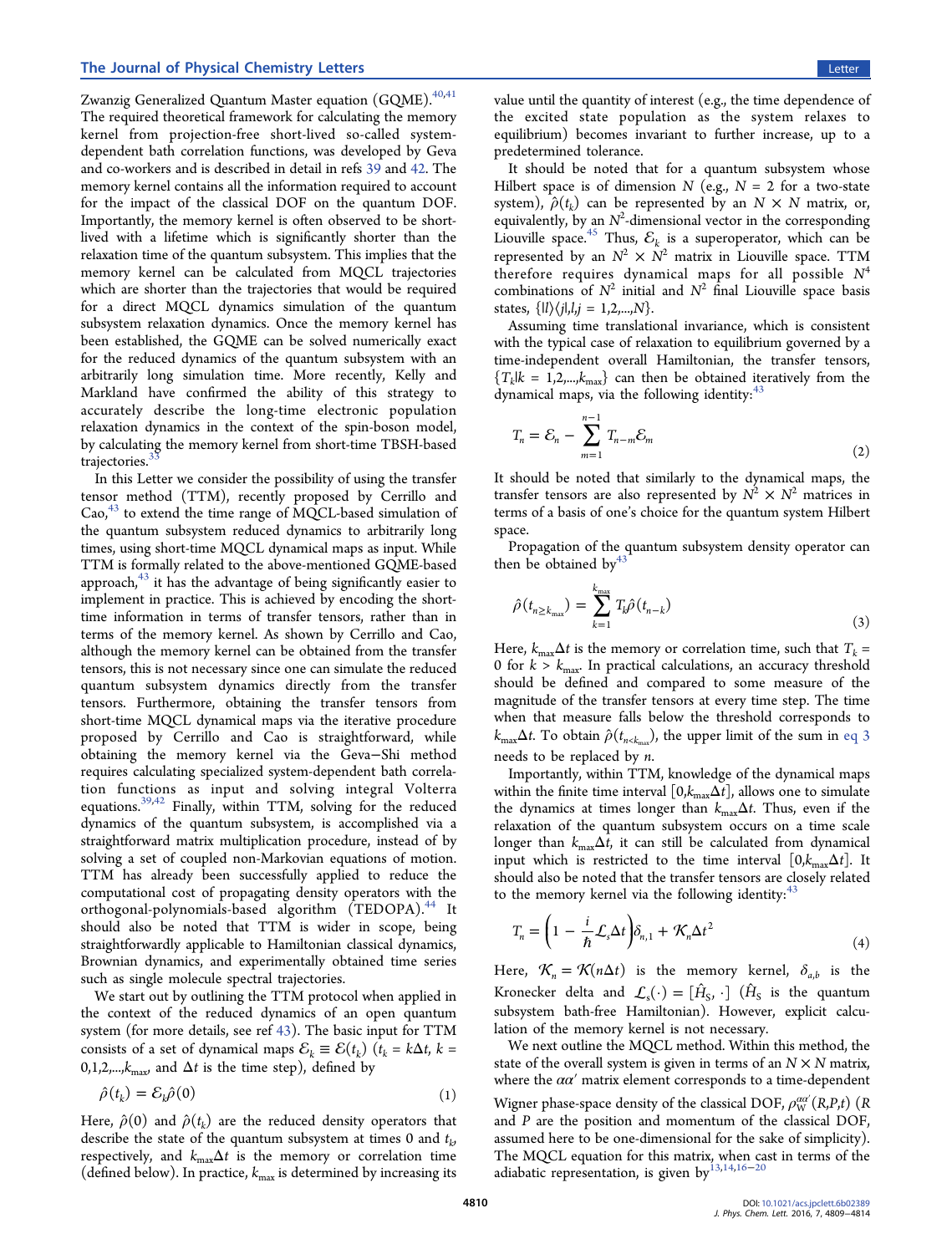$$
\frac{\partial}{\partial t} \rho_{\rm W}^{a a'}(R, P, t) = -i L_{a a'} \rho_{\rm W}^{a a'}(R, P, t) - i \omega_{a a'} \rho_{\rm W}^{a a'}(R, P, t) \n+ \sum_{\beta \beta'} \mathcal{J}_{a a', \beta \beta'} \rho_{\rm W}^{\beta \beta'}(R, P, t)
$$
\n(5)

The three terms on the right-hand side (RHS) of eq 5 are (in the order of appearance): (1)  $iL_{\alpha\alpha'}\,\rho_{\rm W}^{\alpha\alpha'}({\rm R,}P,t)$ , wh[ich](#page-1-0) [ac](#page-1-0)counts for classical propagation of the classical DOF on the potential energy surface (PES)  $V_{\alpha\alpha'}(R) = (V_{\alpha}(R) + V_{\alpha'}(R))/2$ , where  $V_{\alpha}(R)$  is the adiabatic PES associated with adiabatic state  $|\alpha;R\rangle$ ; (2)  $i\omega_{\alpha\alpha'}\rho_{\rm W}^{\alpha\alpha'}$  (R,P,t), where  $\omega_{\alpha\alpha'} = (V_{\alpha}(R) - V_{\alpha'}(R))/\hbar$ , which gives rise to a phase factor in the case where  $\alpha \neq \alpha'$ , and results in dephasing upon averaging over multiple trajectories; (3)  $\sum_{\beta\beta'}\mathcal{J}_{\alpha\alpha',\beta\beta'}\rho_{\mathsf{W}}^{\beta\beta'}(R,\,P,\,t),$  which accounts for nonadiabatic transitions between adiabatic states, and the associated change in momentum of the classical DOF (explicit expressions for  $\{\mathcal{J}_{\alpha\alpha',\beta\beta'}\}$  can be found in ref 32.).

The elements of the dyna[mic](#page-5-0)al map superoperator were obtained by calculating

$$
\mathcal{E}_{\alpha\alpha',\beta\beta'}(t) = \int dR \int dP \rho_{\rm W}^{\alpha\alpha'}(R,P,t) \rho_{\rm W}^{\beta'\beta}(R,P,0) \tag{6}
$$

Here,  $\rho_\mathrm{W}^{\beta'\beta}$   $(R,\!P,\!0)$  is the  $\beta'\beta$  phase-space density at time 0 and  $\rho_\mathrm{W}^{\alpha\alpha'}$   $(R,P,t)$  is the  $\alpha\alpha'$  phase-space density at time t. The calculation of the RHS of eq 6 is based on averaging over the specified number of trajectories generated by the TBSH method (for more details, see eq 35 in ref 32).

Within the TBSH method, one starts [out](#page-5-0) by writing the propagator as a product of short time propagators (one per time step). Each of those short-time propagators is then cast as a Trotter product of the diagonal adiabatic (terms (1) and (2) above) and off-diagonal nonadiabatic (term (3) above) propagators. A momentum-jump approximation, $13,26,32$  which is based on assuming that the momentum jum[ps](#page-4-0) [asso](#page-5-0)ciated with nonadiabatic transitions are small, then makes it possible to put the nonadiabatic propagator in a form that is consistent with a stochastic trajectory-based surface-hopping simulation algorithm (the reader is referred to ref 32 for more details). It should be noted that TBSH represent[s an](#page-5-0) improvement over SSTP in that TBSH requires fewer trajectories to converge and performs well in the case of strong coupling between quantum and classical DOF, where SSTP tends to become inaccurate.

Importantly, the computational cost of the TBSH method increases rapidly with increasing simulation time due to the exponential growth in the number of trajectories required for convergence. However, limiting the use of TBSH for generating short-time dynamical maps, and using those maps as input for TTM can make it possible to extend TBSH to times longer than the system correlation time, for which direct application of TBSH would be prohibitively expensive.

We now demonstrate combining TBSH-based MQCL dynamical maps with TTM to generate accurate long-time dynamics on the spin-boson model.<sup>46</sup> To this end, we tested TBSH-TTM on the same spin-[bos](#page-5-0)on examples used to demonstrate TBSH in ref 32. Owing to the form of the Hamiltonian, MQCL dyn[ami](#page-5-0)cs coincide with the exact quantum dynamics for this model. Since we use the TBSH method to solve the MQCL equation, the momentum jump approximation is the only approximation we use. Comparison to exact quantum results for the spin-boson model suggests that

the momentum jump approximation is justified for the examples considered here (see below).

Following ref [32,](#page-5-0) the spin-boson Hamiltonian we used is given by

$$
\hat{H} = -\hbar\Omega\hat{\sigma}_{x} + \sum_{j=1}^{N} \left( \frac{\hat{P}_{j}^{2}}{2M_{j}} + \frac{1}{2}M_{j}\omega_{j}^{2}\hat{R}_{j}^{2} - c_{j}\hat{R}_{j}\hat{\sigma}_{z} \right)
$$
(7)

Here,  $\hat{\sigma}_z = |+\rangle\langle +| - |-\rangle\langle -|$  and  $\hat{\sigma}_x = |+\rangle\langle -| + |-\rangle\langle +|$ ,  $\Omega$  is the coupling coefficient between the two states |+⟩ and |−⟩, and  $\{\hat{R}_j\}$  and  $\{\hat{P}_j\}$  are the coordinates and momenta, respectively, of  $N$  independent harmonic bath modes of frequencies  $\{\omega_{j}\}$  and masses  $\{M_{j}\}.$  The two-level system (TLS) operator  $\hat{\sigma}_{z}$  is coupled linearly to the coordinates of each of the bath modes,  $\{\hat{R}_j\}$ , with coupling coefficients  $\{c_j\}$ .

The harmonic bath spectral density is given by

$$
J(\omega) = \frac{\pi \hbar}{2} \zeta \omega e^{-\omega/\omega_c}
$$
 (8)

where  $\zeta$  is the Kondo parameter that measures the strength of system-bath coupling and  $\omega_c$  is the bath cutoff frequency.<sup>47,48</sup> Model parameters were adopted from refs 32, 47, 48. A [more](#page-5-0) detailed discussion on simulating MQCL [d](#page-5-0)y[namics](#page-5-0) via the TBSH algorithm for the spin-boson model can also be found in ref 49. Dimensionless variables were used throughout, with the en[ergy](#page-5-0) and distance units given by  $\hbar \omega_c$  and  $\sqrt{\hbar / M_i \omega_c}$ respectively. The initial density operator is assumed factorized  $\hat{\rho}(0) = \hat{\rho}_s(0)\hat{\rho}_b$  with the initial state of the TLS given by  $\hat{\rho}_s(0) =$  $|+\rangle\langle +|$  and the initial state of the harmonic bath given by

$$
\hat{\rho}_{\mathbf{b}} = Z_{\mathbf{b}}^{-1} \exp \left[ -\beta \sum_{j=1}^{N} \left( \frac{\hat{P}_{j}^{2}}{2M_{j}} + \frac{1}{2} M_{j} \omega_{j}^{2} \hat{R}_{j}^{2} \right) \right]
$$
(9)

where  $Z_b$  is the bath partition function and  $\beta$  is the reciprocal temperature.

Below, we present results for the relaxation dynamics of  $\langle \sigma_z(t) \rangle$  for a TLS coupled to a bath that consist of 200 harmonic oscillators. The time step for the TBSH trajectories was set to  $\Delta t = 0.05$ . Approximately 10<sup>8</sup> trajectories were used for generating results designated as TBSH. Fewer (approximately 10<sup>5</sup>) trajectories over the learning period,  $k_{\rm max}\Delta t$ , were used to generate the dynamical maps that serve as input for obtaining the transfer tensors leading to results designated as TTM.  $k_{\text{max}}$  in eq 3 was determined so that transfer tensors vanish at  $t > k_{\text{max}}\Delta t$ .

Figure 1 shows the relaxation dynamics  $\langle \sigma_z(t) \rangle$  for a TLS with  $\Omega$  [= 0.](#page-3-0)4, weakly coupled to the bath ( $\zeta$  = 0.09) at low ( $\beta$  = 12.5) and high ( $\beta$  = 0.25) temperatures. Exact results were adopted from ref 50. The MQCL results, obtained by averaging over 10<sup>8</sup> TBSH t[raj](#page-5-0)ectories, are observed to coincide with the exact results at short times,  $t < 10$  and  $t < 6$  for  $\beta = 12.5$  and  $\beta =$ 0.25, respectively. However, the MQCL-TBSH results are also observed to become increasingly noisy at longer times, which is a reflection of the unfavorable scaling with increasing simulation time of the number of trajectories needed in order to obtain a converged result. In other words, an increasingly larger number than  $10<sup>8</sup>$  trajectories is needed for convergence for simulation times longer than  $t = 10$  and  $t = 6$ , for  $\beta = 12.5$ and  $\beta = 0.25$ , respectively.

However, a closer examination reveals that the memory time in this case,  $k_{\text{max}}\Delta t = 2$ , is significantly shorter than the TLS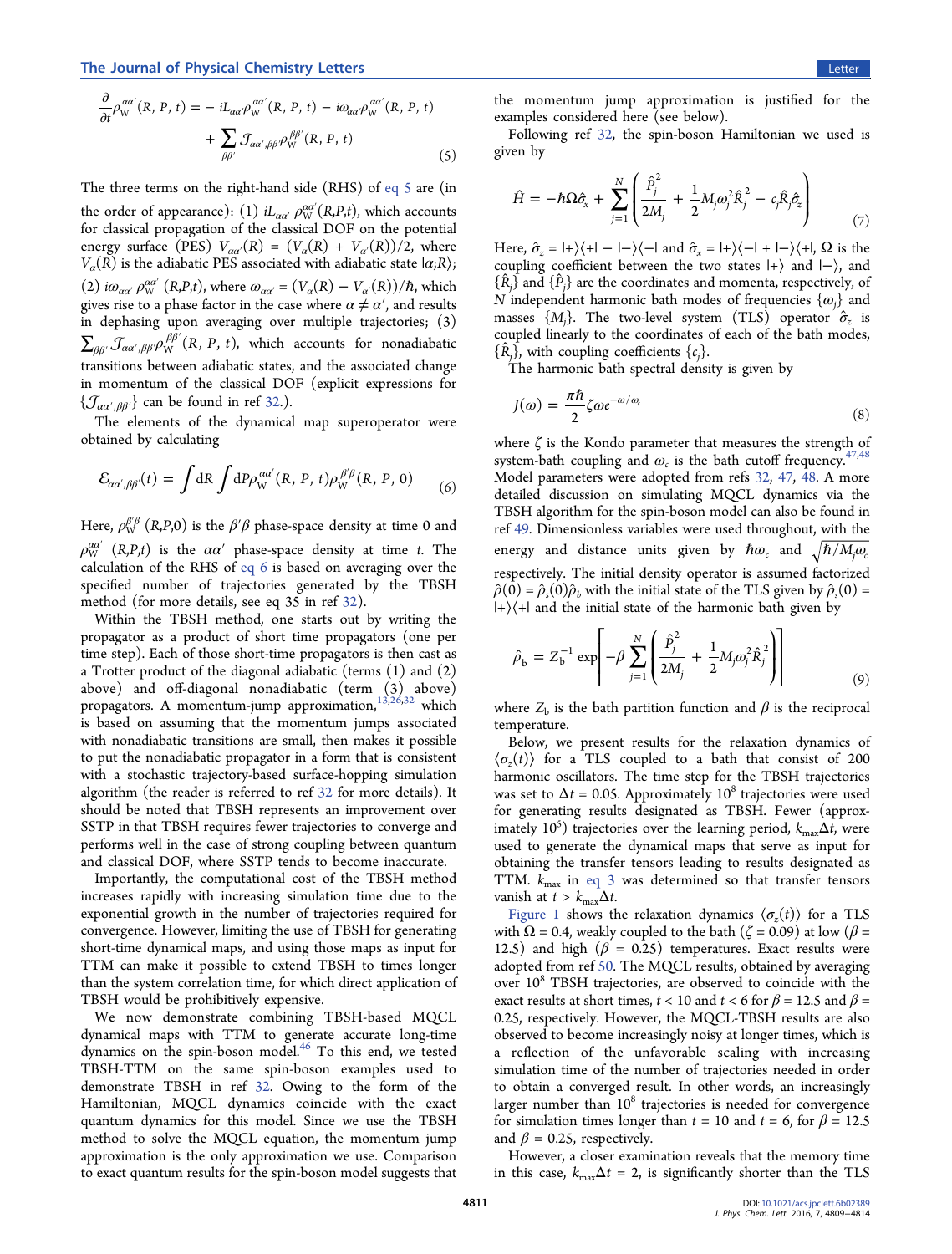<span id="page-3-0"></span>

**Figure 1.** Relaxation dynamics  $\langle \sigma_z(t) \rangle$  for a TLS with  $\Omega = 0.4$ , weakly coupled to the bath  $\zeta = 0.09$ , at  $\beta = 12.5$  (upper panel), and  $\beta = 0.25$ (lower panel). Shown are the exact results (green triangles), direct TBSH results (orange dashed line), and the TTM results (solid blue line) based on a learning period indicated by the red circles.

relaxation time. Thus, one can generate accurate transfer tensors using dynamical maps based on as few as  $10<sup>5</sup>$ trajectories of length  $t = 2$  (referred to as the learning period). Using those transfer tensors within the TTM protocol, one can then simulate the TLS relaxation dynamics for arbitrarily long times. As can be seen in Figure 1, the TTM-based results essentially coincide with the exact results throughout the entire time range for which exact results are available. Thus, through TTM, MQCL dynamics of the TLS can be obtained on time scales that are significantly longer than those accessible through direct application of TBSH with a thousand times as many trajectories!

Figure 2 shows the relaxation dynamics  $\langle \sigma_z(t) \rangle$  for a TLS with  $\Omega = 1/3$ , at  $\beta = 3.0$ , for two different system-bath coupling strengths,  $\zeta = 0.1$  and 0.5. As for the case considered in Figure  $1$ , results obtained via averaging over  $10<sup>8</sup>$  TBSH trajectories become noisy at  $t > 7$  for  $\zeta = 0.1$  and  $t > 5$  for  $\zeta = 0.5$ . However, the TTM results, obtained from dynamical maps based on only  $10<sup>5</sup>$  TBSH trajectories over a learning period of t  $= 2.0$  and 2.4, for  $\zeta = 0.1$  and 0.5, respectively, are observed to coincide with the exact results (the latter are adopted from ref 48.). It should be noted that the increase in the learning period [wit](#page-5-0)h increasing ζ reflects the stronger TLS-bath coupling and thereby longer lived correlations between the TLS and the bath.

Finally, in the lower panel of Figure 3 we consider the relaxation dynamics  $\langle \sigma_z(t) \rangle$  for a [TLS with](#page-4-0)  $\Omega = 0.8$ , which is strongly coupled to the bath,  $\zeta = 2.0$ , at  $\beta = 0.25$ . It should be noted that this is the only example which is somewhat different than the corresponding example in ref 32. The difference is that  $\Omega$  = 1.2 in ref [32](#page-5-0) rat[her](#page-5-0) than 0.8 as here. The reason for the



**Figure 2.** Relaxation dynamics  $\langle \sigma_z(t) \rangle$  for a TLS with  $\Omega = 1/3$ ,  $\zeta = 0.1$ and  $\beta$  = 3.0 (upper panel) and  $\Omega$  = 1/3,  $\zeta$  = 0.5 and  $\beta$  = 3.0 (lower panel). Shown are the exact results (green triangles), direct TBSH results (orange dashed line), and the TTM results (solid blue line) based on a learning period indicated by the red circles.

change is that  $\Omega = 0.8$  provides a better example for our purposes here. The rapid TLS relaxation in this case makes it possible for the MQCL dynamics obtained via averaging over 10<sup>8</sup> TBSH trajectories to capture almost the entire relaxation before becoming noisy. However, here too TTM-based results with an even shorter learning period of  $t \approx 1$  can reproduce the same results with far fewer  $(10^5)$  trajectories.

For comparison, the upper panel of Figure 3 shows the relaxation dynamics  $\langle \sigma_z(t) \rangle$  for a TLS with  $\Omega = 0.4$  $\Omega = 0.4$  $\Omega = 0.4$ , which is weakly coupled to the bath,  $\zeta = 0.13$ , at  $\beta = 1.0$ . MQCL dynamics obtained via averaging over  $10^8$  TBSH trajectories becomes noisy at  $t > 7$  for this case. However, the TTM-based result, obtained from dynamical maps based on only 10<sup>5</sup> TBSH trajectories over a learning period of  $t = 2$  is observed to coincide with the exact results (adopted from refs 51 and 52).

In summary, in this Letter we proposed comb[ini](#page-5-0)ng [TTM](#page-5-0) with TBSH-based MQCL to simulate the dynamics of the quantum system for longer times than would be possible via a direct TBSH-based simulation of the MQCL dynamics. Our results clearly show that TTM makes it possible to accurately reproduce the system dynamics for arbitrarily long times by restricting the use of TBSH to calculating short-lived transfer tensors.

As with any other computational method, the accuracy of TTM relies on the accuracy of its input. Since TBSH is a stochastic method, statistical errors in the dynamical maps, and thereby in the transfer tensors, are unavoidable, and may accumulate at longer times due to the large number of transfer tensor multiplications. However, it should be noted that TTM conserves the hermiticity and trace of the system density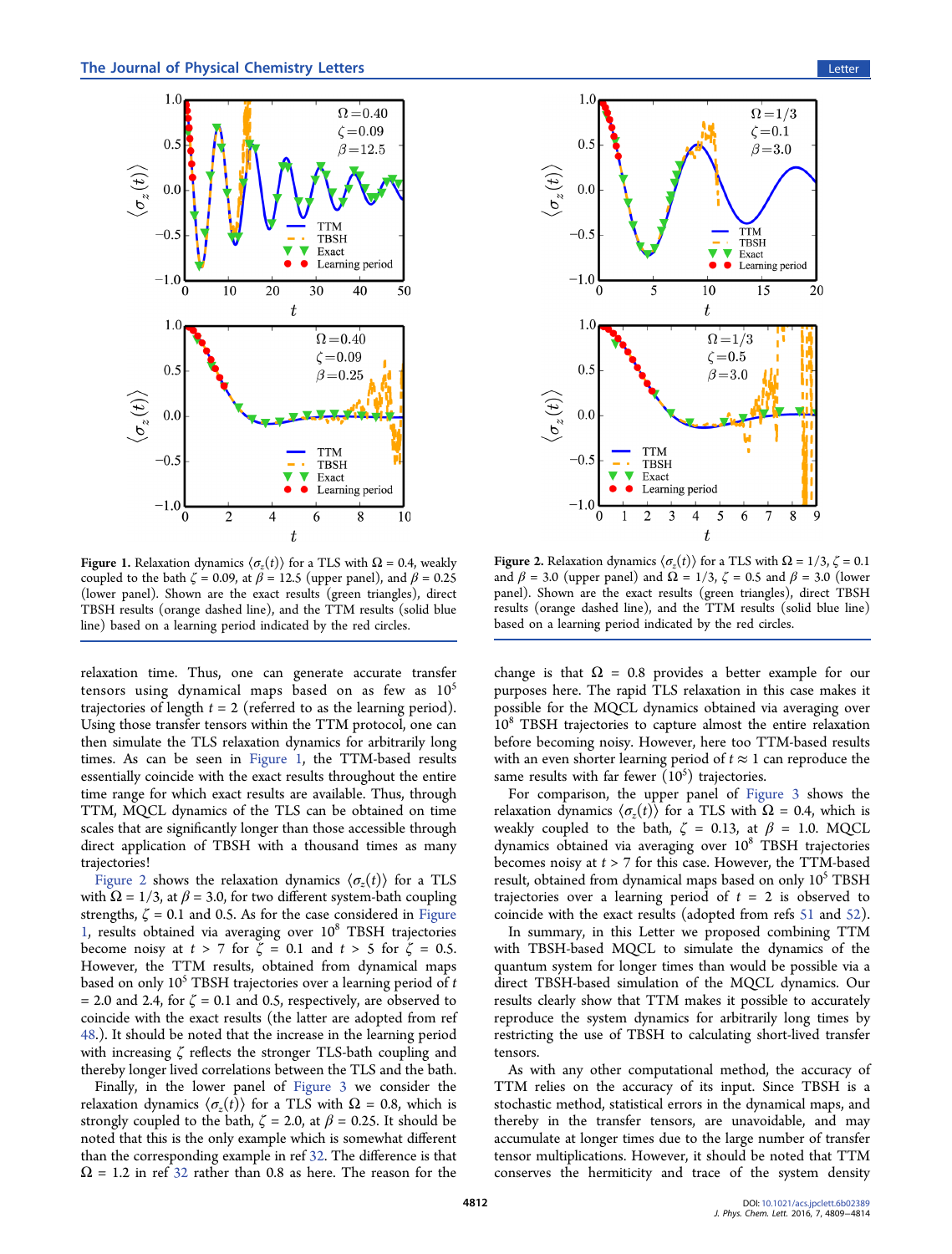<span id="page-4-0"></span>

Figure 3. Relaxation dynamics  $\langle \sigma_z(t) \rangle$  for a TLS with  $\Omega = 0.4$ ,  $\zeta = 0.13$ and  $\beta$  = 1.0 (upper panel) and  $\Omega$  = 0.8,  $\zeta$  = 2.0 and  $\beta$  = 0.25 (lower panel). Shown are the exact results (green triangles), direct TBSH results (orange dashed line), and the TTM results (solid blue line) based on a learning period indicated by the red circles.

operator, thereby avoiding errors that may arise from not satisfying those properties. It should also be noted that, at least for the examples shown, the agreement with the exact results clearly indicates that those errors are rather small. Furthermore, cases where the system relaxation time is much longer than the bath memory time typically correspond to the limit of weak system-bath coupling, and can therefore be treated perturbatively in terms of rate constants.

The resulting TBSH-TTM approach is expected to be particularly useful when the learning period is significantly shorter than the quantum system relaxation time. For such cases, TBSH-TTM bypasses a major obstacle that thus far limited the range of TBSH applications, namely, the rapid increase in the number of trajectories required to obtain a converged result with increasing simulation time. TBSH-TTM is expected to make applications of TBSH to realistic molecular models feasible. Work on such applications is underway in our groups and will be reported in future publications.

## ■ AUTHOR INFORMATION

## Corresponding Author

\*E-mail: [eitan@umich.edu.](mailto:eitan@umich.edu) ORCID<sup>®</sup>

Eitan Geva: [0000-0002-7935-4586](http://orcid.org/0000-0002-7935-4586)

#### Notes

The authors declare no competing financial interest.

# ■ ACKNOWLEDGMENTS

J.C. would like to acknowledge support by the National Science Foundation through Grant No. CHE-1112825. E.G. would like

to acknowledge support for this project by the National Science Foundation through Grant No. CHE-1464477. The computational resources and services were provided by Advanced Research Computing at the University of Michigan, Ann Arbor.

## ■ REFERENCES

(1) Gerber, R. B.; Buch, V.; Ratner, M. A. Time-dependent Selfconsistent Field Approximation for Intramolecular Energy Transfer. I. Formulation and Application to Dissociation of van der Waals Molecules. J. Chem. Phys. 1982, 77, 3022−3030.

(2) Billing, G. D. Quantum Corrections to the Classical Path Theory. J. Chem. Phys. 1993, 99, 5849−5857.

(3) Tully, J. C.; Preston, R. K. Trajectory Surface Hopping Approach to Nonadiabatic Molecular Collisions: Reaction of  $H^+$  with  $D_2$ . J. Chem. Phys. 1971, 55, 562−572.

(4) Miller, W. H.; George, T. F. Semiclassical Theory of Electronic Transitions in Low Energy Atomic and Molecular Collisions Involving Several Nuclear Degrees of Freedom. J. Chem. Phys. 1972, 56, 5637− 5652.

(5) Tully, J. C. Molecular Dynamics with Electronic Transitions. J. Chem. Phys. 1990, 93, 1061−1071.

(6) Herman, M. F. A Semiclassical Surface Hopping Propagator for Nonadiabatic Problems. J. Chem. Phys. 1995, 103, 8081−8097.

(7) Coker, D. F.; Xiao, L. Methods for Molecular Dynamics with Nonadiabatic Transitions. J. Chem. Phys. 1995, 102, 496−510.

(8) Wang, L.; Akimov, A.; Prezhdo, O. V. Recent Progress in Surface Hopping: 2011−2015. J. Phys. Chem. Lett. 2016, 7, 2100−2112.

(9) Subotnik, J. E.; Jain, A.; Landry, B.; Petit, A.; Ouyang, W.; Bellonzi, N. Understanding the Surface Hopping View of Electronic Transitions and Decoherence. Annu. Rev. Phys. Chem. 2016, 67, 387− 417.

(10) Kuntz, P. J. Classical Path Surface-Hopping Dynamics. I. General Theory and Illustrative Trajectories. J. Chem. Phys. 1991, 95, 141−155.

(11) Prezhdo, O. V.; Rossky, P. J. Mean-field Molecular Dynamics with Surface Hopping. J. Chem. Phys. 1997, 107, 825−834.

(12) Volobuev, Y. L.; Hack, M. D.; Topaler, M. S.; Truhlar, D. G. Continuous Surface Switching: An Improved Time-dependent Selfconsistent-field Method for Nonadiabatic Dynamics. J. Chem. Phys. 2000, 112, 9716−9726.

(13) Kapral, R.; Ciccotti, G. Mixed Quantum-Classical Dynamics. J. Chem. Phys. 1999, 110, 8919−8929.

(14) Kapral, R. Progress in the Theory of Mixed Quantum-Classical Dynamics. Annu. Rev. Phys. Chem. 2006, 57, 129−157.

(15) Kapral, R. Quantum Dynamics in Open Quantum-Classical Systems. J. Phys.: Condens. Matter 2015, 27, 073201−23.

(16) Donoso, A.; Martens, C. C. Semiclassical Multistate Liouville Dynamics in the Adiabatic Representation. J. Chem. Phys. 2000, 112, 3980−3989.

(17) Santer, M.; Manthe, U.; Stock, G. Quantum-Classical Liouville Description of Multi-dimensional Nonadiabatic Molecular Dynamics. J. Chem. Phys. 2001, 114, 2001−2012.

(18) Nielsen, S.; Kapral, R.; Ciccotti, G. Mixed Quantum-Classical Surface Hopping Dynamics. J. Chem. Phys. 2000, 112, 6543−6553.

(19) Wan, C.; Schofield, J. Mixed Quantum-Classical Molecular Dynamics: Aspects of Multithreads Algorithms. J. Chem. Phys. 2000, 113, 7047−7054.

(20) Wan, C.; Schofield, J. Exact and Asymptotic Solutions of the Mixed Quantum-Classical Liouville Equation. J. Chem. Phys. 2000, 112, 4447−4459.

(21) Feynman, R. P.; Vernon, F. L., Jr. The Theory of a General Quantum System Interacting with a Linear Dissipative System. Ann. Phys. 1963, 24, 118.

(22) Makri, N.; Thompson, K. Semiclassical Influence Functionals for Quantum Systems in Anharmonic Environments. Chem. Phys. Lett. 1998, 291, 101.